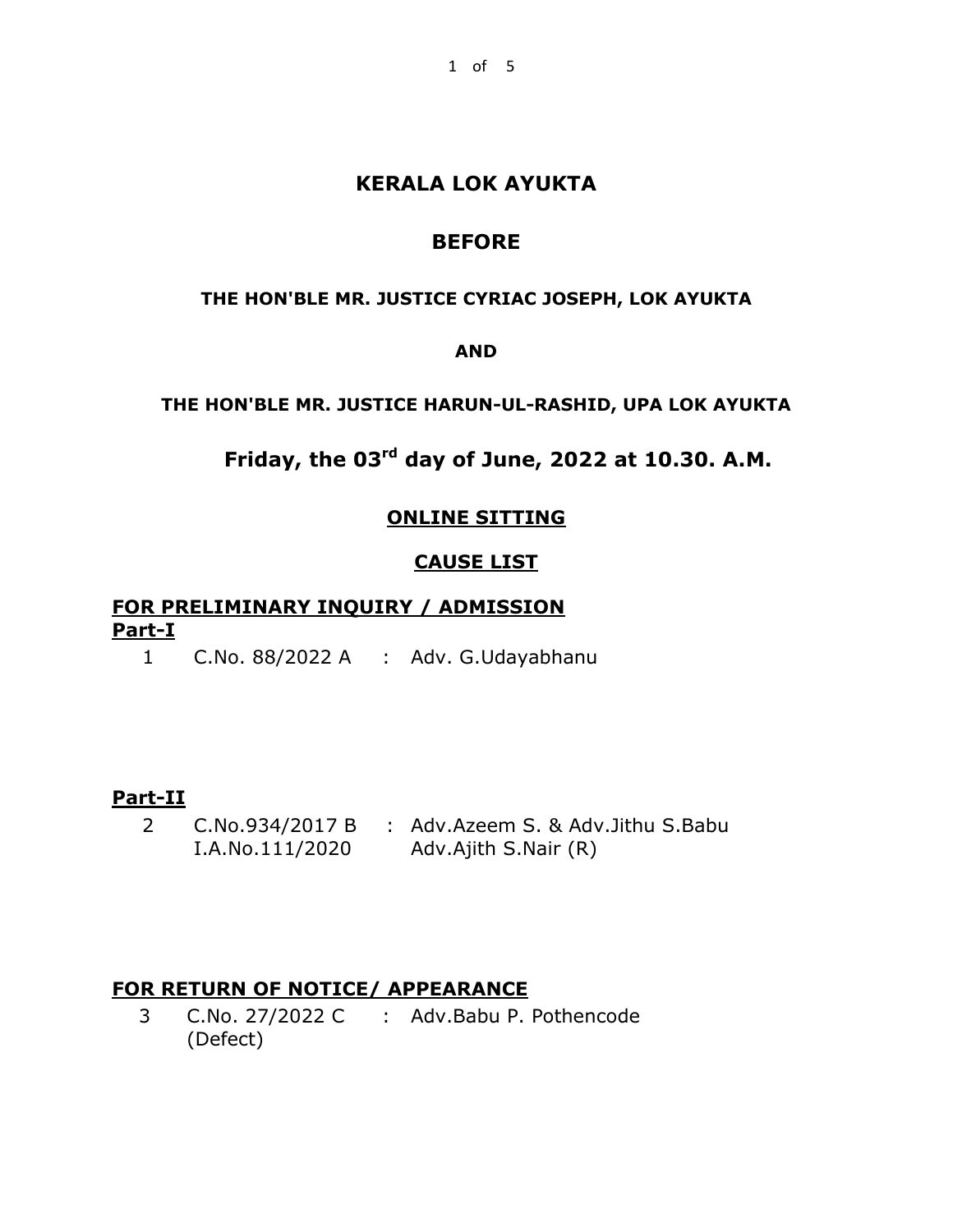#### **PLEADINGS**

4 C.No.566/2016 A : Adv. K.P.Gopalakrishna Pillai Sr. G.P. (R1, R2, R3) Adv. A.Abdul Kharim (R4, R5) Adv. S.Chandrasekharan Nair (R6, R9) Adv. Mridul John Mathew (R7, R10) Adv. M.Fathahudeen (R8, R11, R13) Adv. Jithu.S.Babu (R12, R14 to R17)

5 C.No.85/2020 A I.A.No. 160/2020 : Adv. K.Pushparajan Achary Sr.G.P. (R2, R3, R4)

#### **FOR ACTION TAKEN REPORT/COMPLIANCE REPORT**

6 C.No.1246/2016 A : Adv. S. Balachandran Kulasekharam & Adv. Sikha Renjith Sr. G. P. (R1, R2)

7 C.No.864/2018 C : Adv. N.S.Lal Sr.G.P (R1 to R3)

8 C.No.1005/2018 E : Adv.P.K.Suresh Babu Sr.G.P (R1 to R3)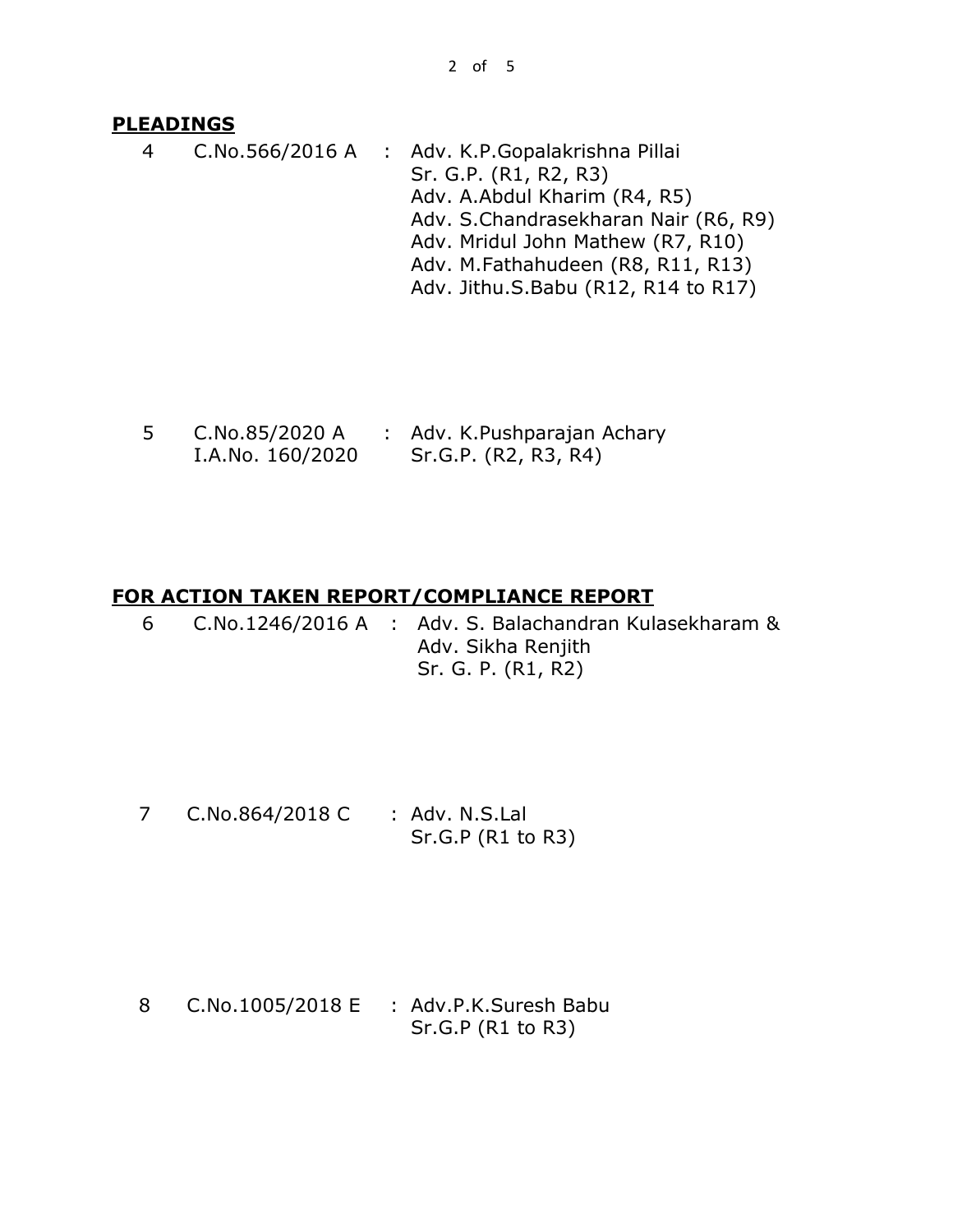3 of 5

# **FOR HEARING ON MAINTAINABILITY**

9 C.No.699/2015 B : Adv.Babu P.Pothencode Sr.G.P (R1) Adv.R.Mukundan Pillai (R3) Adv.M.Sajjad (R4)

# **FOR HEARING ON COMPLAINT**

- 10 C.No.245/2006 D : Adv.C.Sadasivan Nair Adv.Vijayakumar, SC for KSRTC (R1, R2) Adv.P.K.Venugopal, SC for KSFE (R3, R4, R5) Adv.N.P.Prabhakaran (R6)
- 11 C.No.1166/2015 A : Adv. P. Ramachandran Nair Adv. Kulathoor S. V. Premakumaran Nair (R1) Sr. G. P. (R2, R3)

12 C.No.1261/2015 C : Adv.S.Chandramohan Nair Sr.G.P. (R1, R2)

**Google Meet Link :- <https://meet.google.com/ksb-yboa-rmc>**

\*\*\*\*\*\*\*\*\*\*\*\*\*\*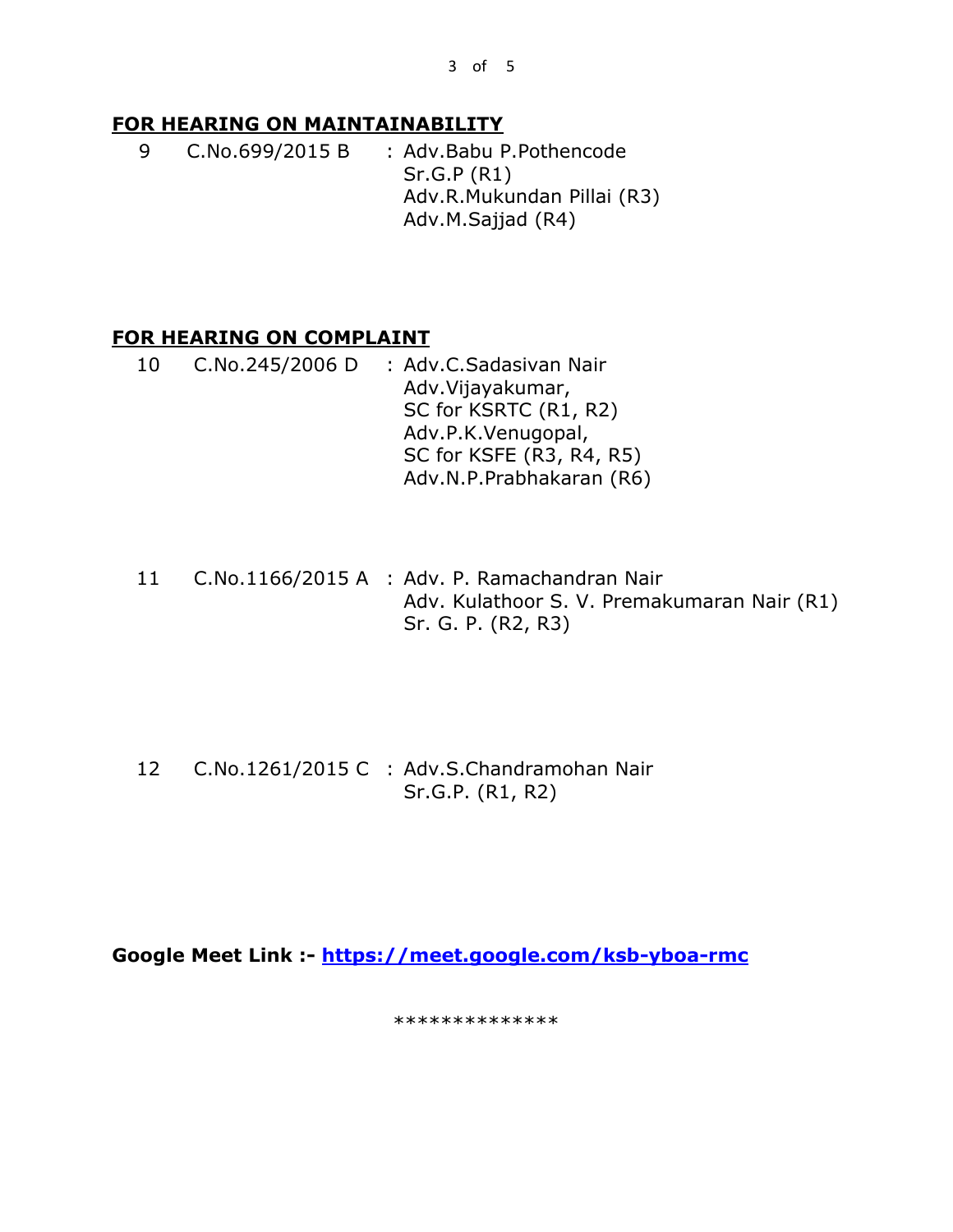#### **KERALA LOK AYUKTA**

#### **BEFORE**

#### **THE HON'BLE MR.JUSTICE BABU MATHEW P. JOSEPH, UPA LOK AYUKTA**

# **Friday, the 03rd day of June, 2022 at 10.30. A.M.**

#### **ONLINE SITTING**

#### **CAUSE LIST**

## **FOR PRELIMINARY INQUIRY / ADMISSION Part-I**

1 C.No.105/2021 C : Adv.M.R.Anandakuttan

## **Part-II**

| C.No.253/2019 B | : Adv.Babu P. Pothencode  |
|-----------------|---------------------------|
| I.A.No. 82/2021 | Sr.G.P. (R1)              |
|                 | Adv.S.Narayanan Nair (R4) |
|                 | Adv.Karumkulam S.Aji (R5) |
|                 |                           |

- 3 C.No.288(A)/2019 A : Simon M. George (In Person) I.A.No. 127/2020 Adv. D.R.Rajesh (R1 & R2) Sr.G.P. (R3)
- 4 C.No.104/2020 C : Adv.B.Vasudevan Nair Sr.G.P. (R1)

#### **FOR RETURN OF NOTICE/ APPEARANCES**

5 C.No.81/2022 A : Adv. Nalanchira P. KrishnankuttyI.A.No. 141/2022